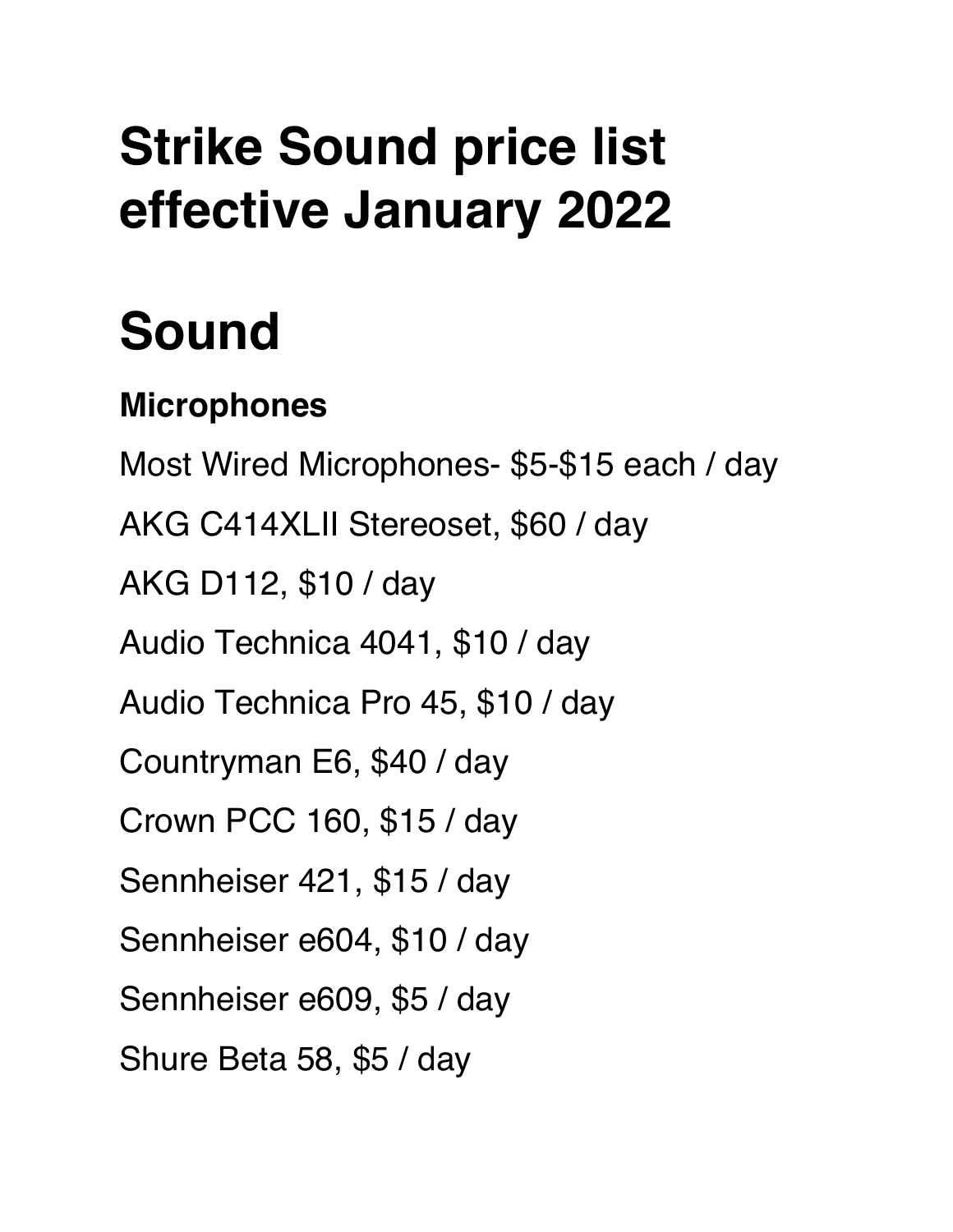Shure Beta 52, \$10 / day Shure Beta 57, \$10 / day Shure Beta 87, \$10 / day Shure Beta 91, \$15 / day Shure Beta 98 Instrument, \$15 / day Shure Beta 98d, \$15 / day Shure CVG18-B/C Centraverse 18" Gooseneck, Podium mic, \$15 / day Shure MX153, \$15 / day Shure PG30, \$5 / day Shure PG81, \$15 / day Shure PGXD14 with belt pack, \$25 / day Shure SM81, \$15 / day Shure WH30 Condenser Headset, \$10 / day Shure WL50, \$15 / day Shure WL185, \$15 / day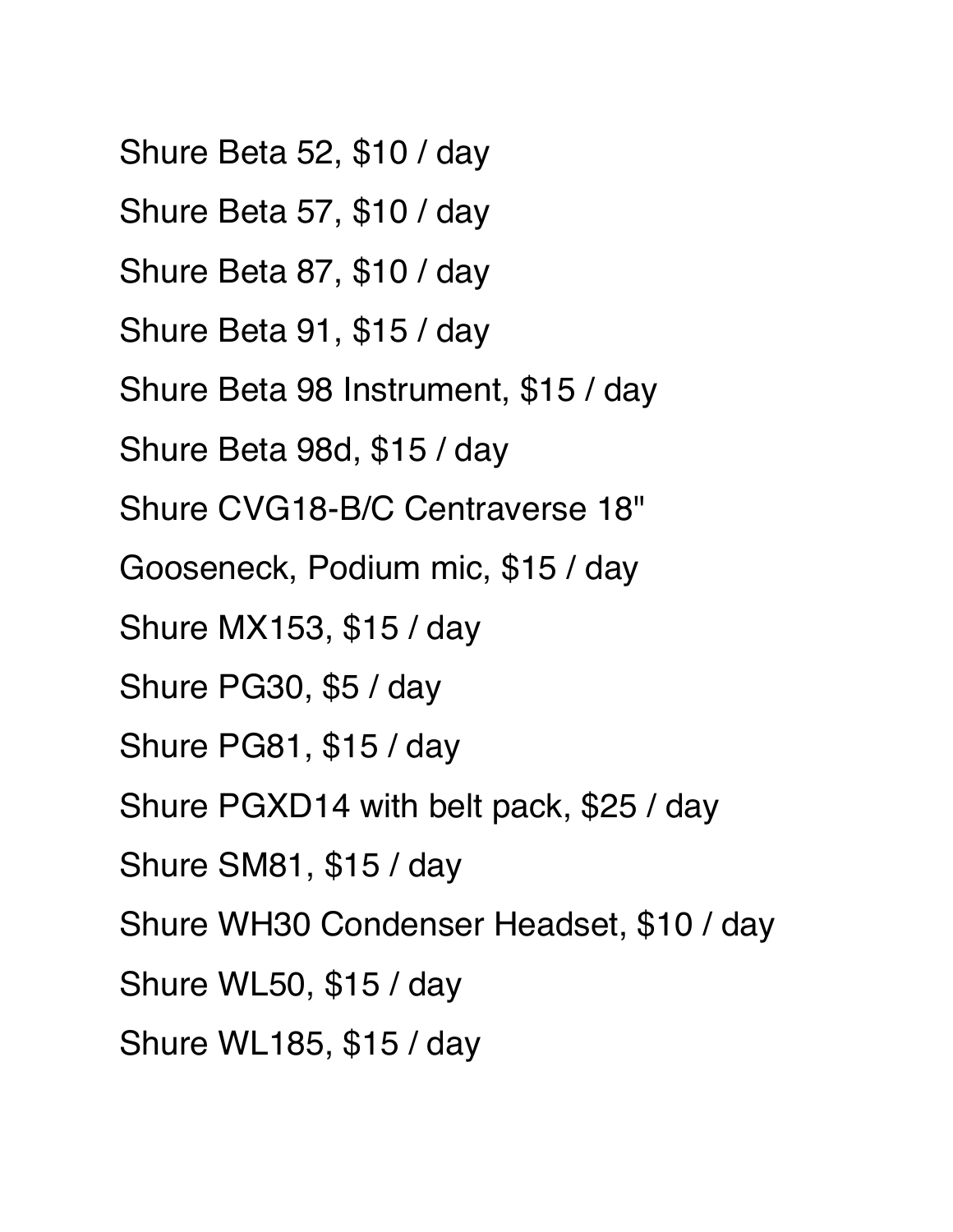Wireless Microphones Shure GLXD14 with Handheld SM58, \$25 / day Shure GLXD14 with belt pack, \$25 / day Shure ULX-S with belt pack, \$30 / day Shure ULX-S with beta 58, \$35 / day Shure ULXD2/KSM9, \$125 / day Shure ULXD4D With Belt pack, \$75 / day Shure ULXD4D With beta 58, \$100 / day

Speakers EAW JF8 Loudspeaker, \$20 / day JBL VTX20 Line Array, \$250 / day JBL PRX818XLF Self Powered, 1500W, \$50 / day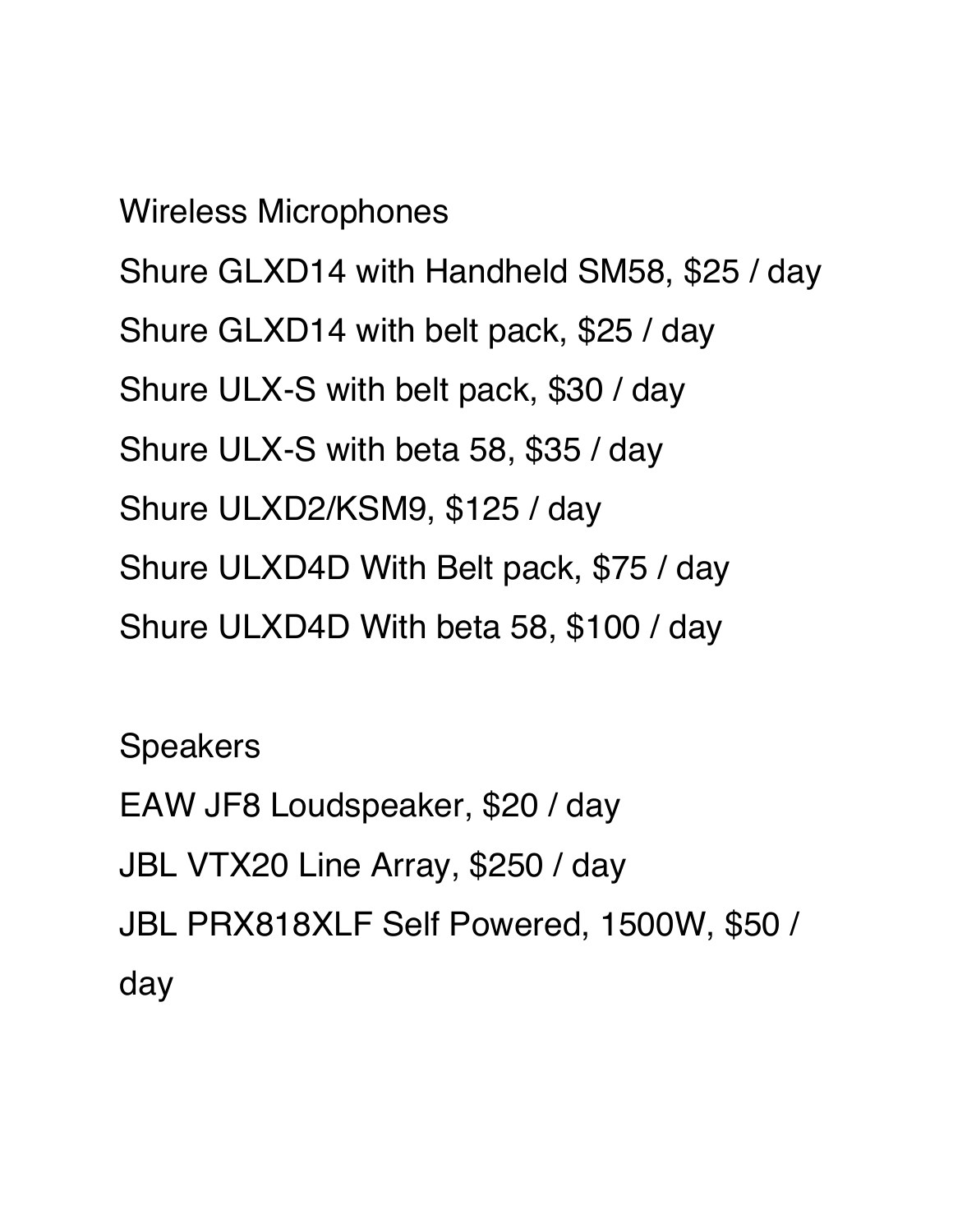JBL SRX 718S Subwoofer, unpowered, \$20 / day

JBL SRX 712M Stage Monitor Utility Speaker, unpowered, \$20 / day

JBL PRX715 Self Powered, 1500W, \$30 / day

JBL SRX 815P Self Powered, 2000W, \$40 /

day

JBL SRX812P Self Powered, \$40 / day

In Ear Monitors

Powerplay PRO-8 HA-8000 Headphone Amp, \$50 / day

Sennheiser IEM 300 G2, \$40 / day

Sennheiser IEM 300 G3, \$40 / day

Sennheiser IEM 300 G4, \$50 / day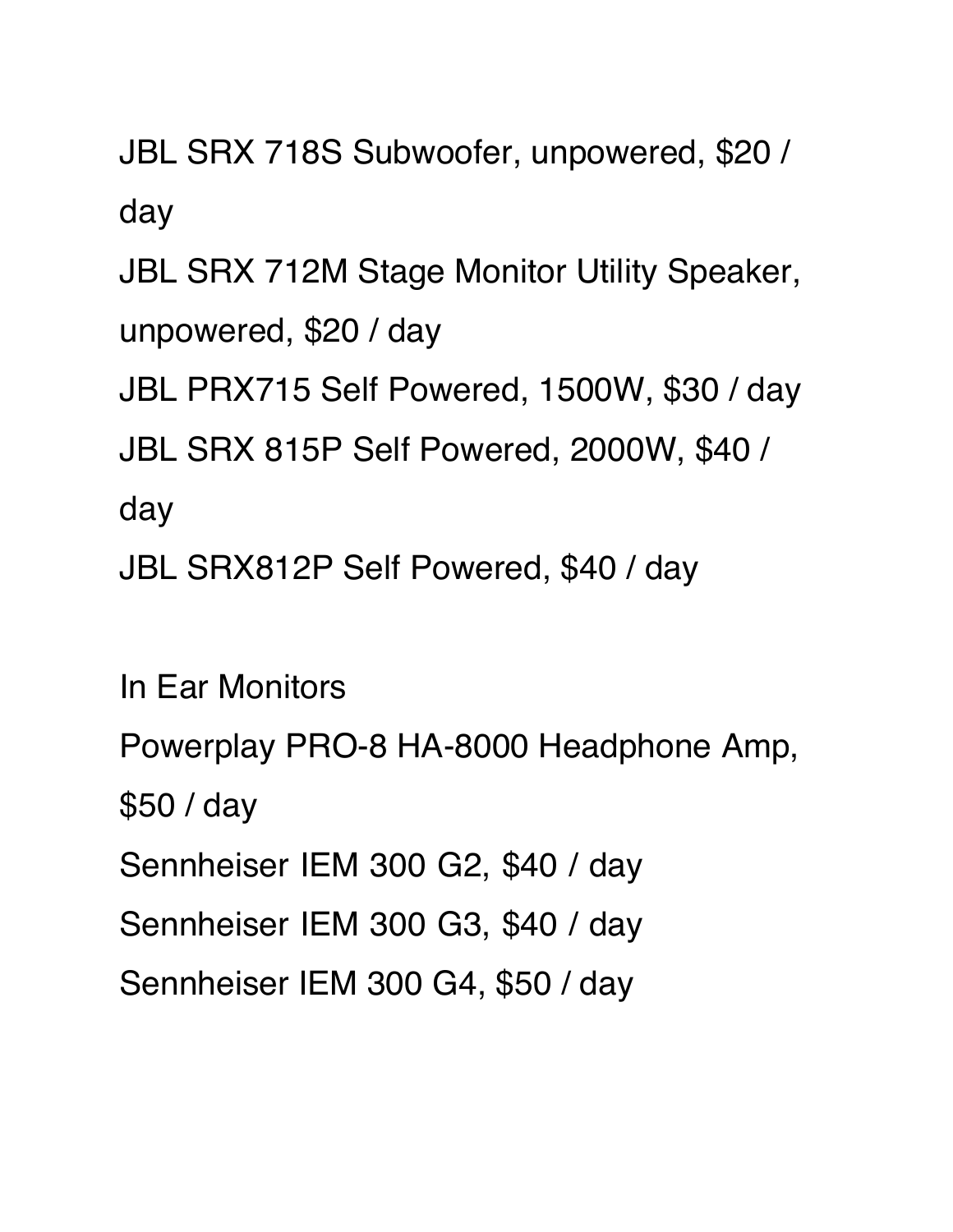Consoles

Midas M32 Live, channels 40, digital, \$200/day Yamaha CL5-72, digital, \$450 / day Yamaha M7CL-48, digital, \$250 / day Yamaha LS9-32, digital, \$130 / day Yamaha LS9-16, digital, \$60 / day Soundcraft Series 2, channels 40, analog, \$75 / day Rane TTM57SL, analog, \$50 / day

Pioneer CDJ-2000 NEXUS, analog, \$100 / day Pioneer DJM-900 NEXUS, analog, \$100 / day TECHNICS SL-1200, turntable, analog, \$50 / day

Behringer XENYX 1202 FX Console, channels 12, analog, \$15 / day

Mackie 1402 VLZ Pro Mixer, channels 14, analog, \$20 / day

Peavey XR8600 Power Mixer, channels 8, analog, \$30 / day

Allen&Heath WZ4 Mix Wizard, channels 16, analog, \$30 / day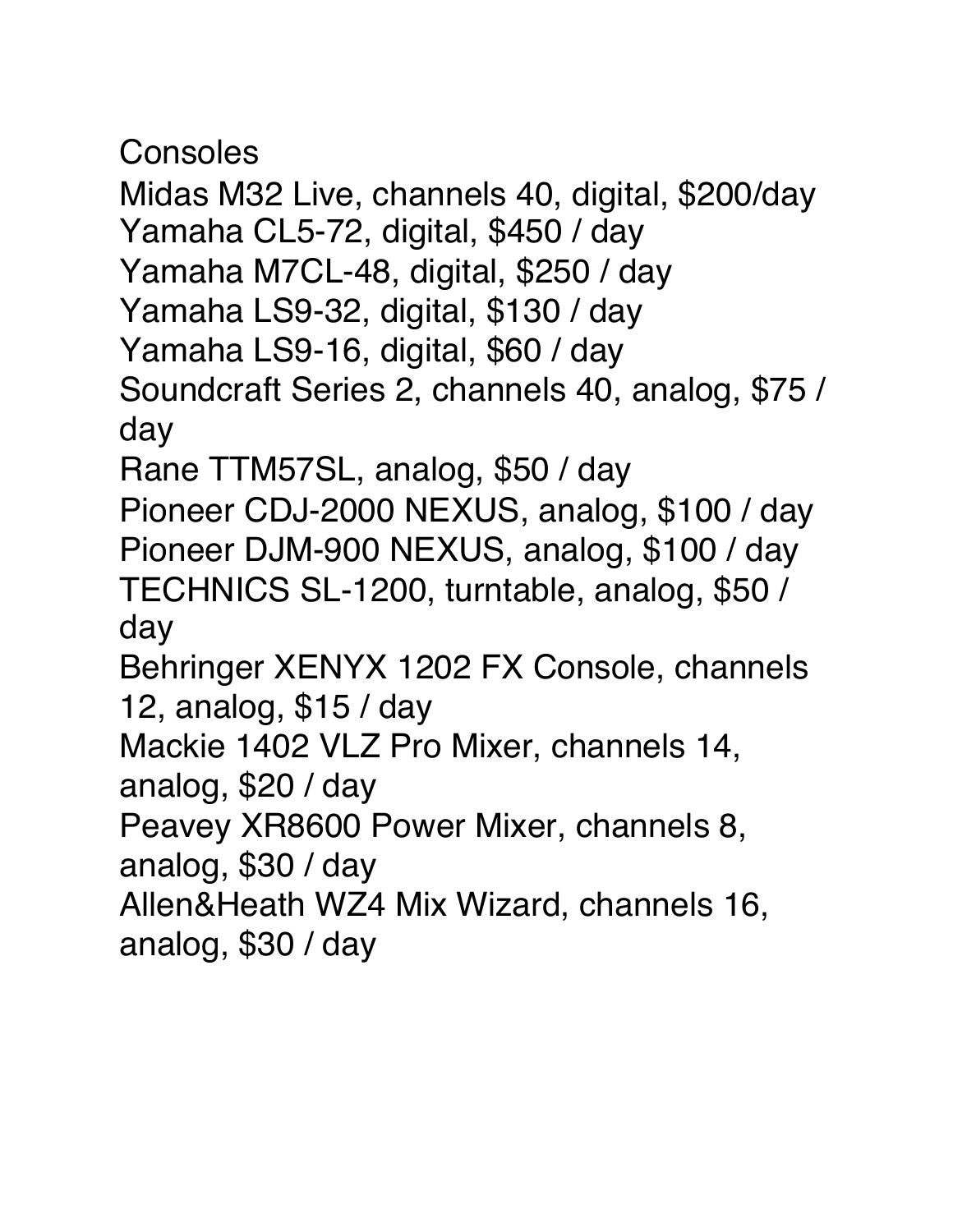Comm Headsets ClearCom CS-210, \$15 / day Production Intercom Belt Pack, \$5 / day ClearCom Wired Belt Pack, \$5 / day Clear-Com HS6 Telephone Handset \$5 / day

# **Light**

LED / Moving Head Chavet Swarm WASH FX, \$30 / day American DJ Megabrick 24PRO,16" (L) x 7.5" (W) x 2.8" (H), \$15 / day Elation Platinum 5R Intelligent Moving Head Fixture, 14.25" (L) x 13.25" (W) x 17.75" (H), \$60 / day Elation Opti PAR RGB, 11.5" (L) x 8.5" (W), 8.5" (H), \$15 / day Elation ShowDesigner2 DMX Controller, channels 1,024, \$50 / day Elation ShowDesigner3 DMX Controller, channels 1,536, \$50 / day Leprecon LP-612 Memory Console, channels 12, \$25 / day Elation Scene Setter 48 DMX Controller, channels 48, \$30 / day American DJ FREQ MATRIX, 11.75" (L) x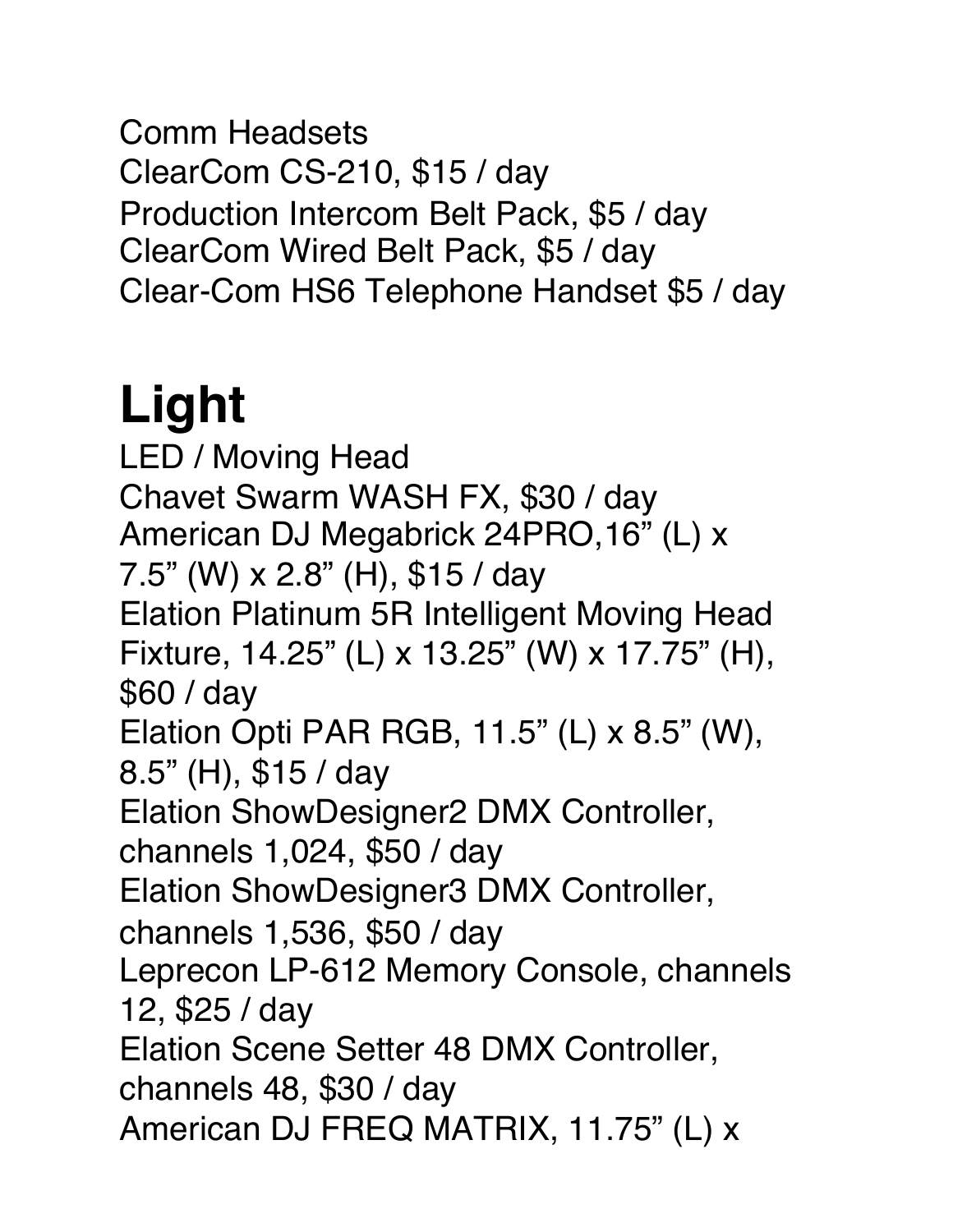11.5" (W) x 4.75" (H), \$20 / day WIDE FLOOD LED PAR 64 can, 12" (L) x 11" (W) x 8.5" (H), \$5 / day ADJ Mega GO Battery powered LED, 10.5" (L) x 10.25" (W) x 4.5" (H), \$15 / day IP Rated LED PAR 65 Can, 13.5" (L) x 12.4" (W) x 13" (H), \$20 / day Elation Sixpar IP 200, 12.3" (L) x 4.9" (W) x 11.8" (H), \$25 / day

DJ Disco Light 4-in-1 Derby/Wash/Laser/Strobe Effect light. \$30 / day

UV / Laser / Fog Extra Gallon of Fluid is \$35 Chauvet Hurricane Haze, \$20 / day VEI V-960 dmx, heater 1,000W, \$50 / day American DJVF snowflurryho, snow machine, \$20 / day Antari Z-350 Fazer, heater 800W, \$75 / day Chauvet Nimbus Ground Dry Ice Low Flying Fogger, up to 10lb of Dry Ice, \$40 / day

Ground Dry Ice Low Flying Fogger, \$25 / day American DJ eco UV, 39.5" (W) x 2.5" (L) x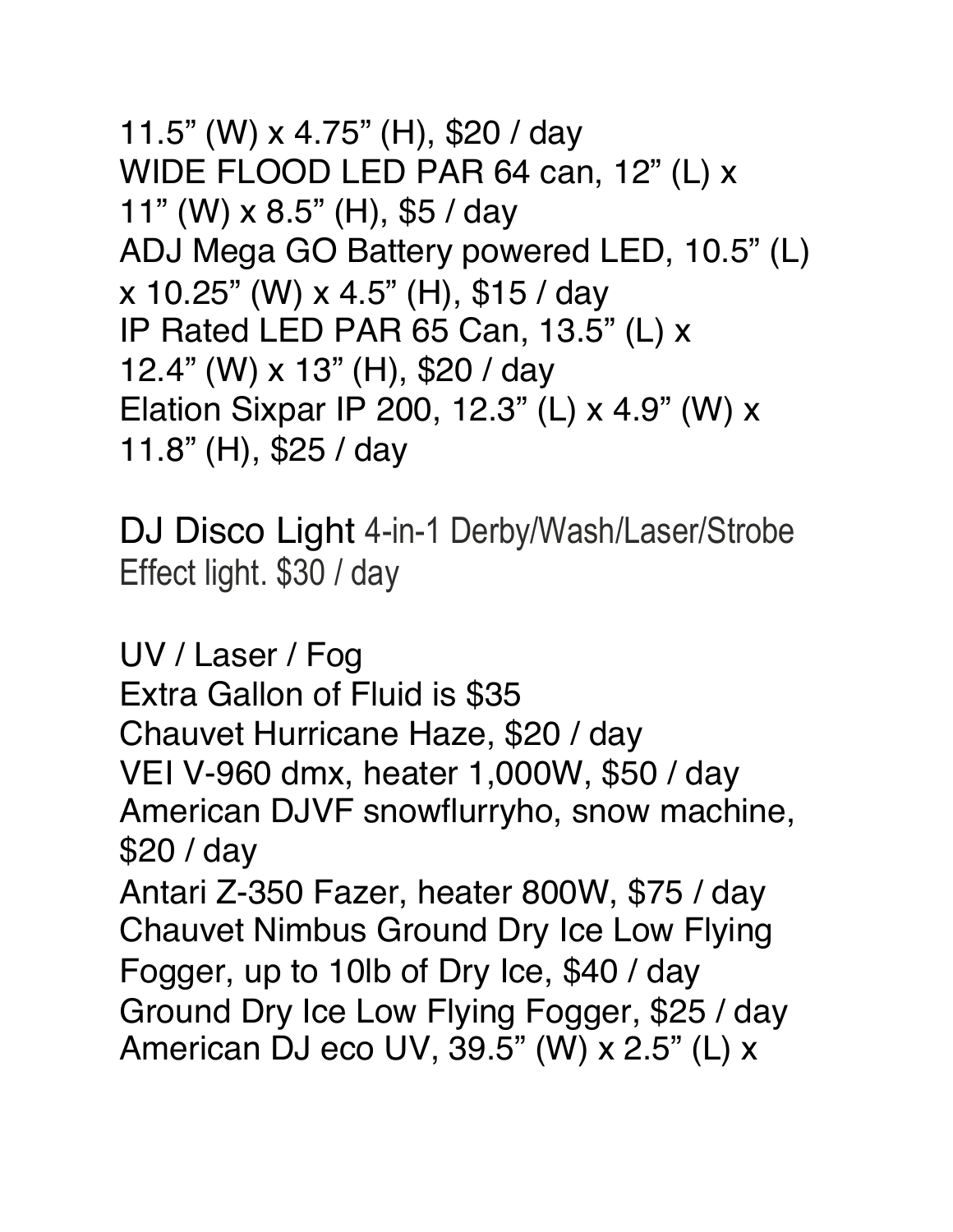4.5" (H), \$30 / day Laser Fanatics DBT600, 17.1" (W) x 8.5" (W) x 8.7" (H), Blue Laser, \$30 / day Laser Fanatics DA500F, 17.1" (W) x 8.5" (W) x 8.7" (H), Red + Green Laser, \$30 / day

Follow Spot Chauvet TFX FS360 Mini Follow Spotlight, 360W, \$30 / day Elation 575 Large Follow Spotlight, 575W, \$70 / day TimeSquare QF1000 Medium Follow Spotlight, 1000W, \$50 / day

Truss / Pars Global Truss, \$30 / day Lightronics RE-82L LMX Dimmer Rack, channels 8, \$40 / day Set of 4 PAR64 500W Stage Lights, \$40 / day Set of 4 PAR64 1000W Stage Lights, \$45 / day Applied XL-11, height 11ft, \$30 / day Applied XL-16, height 16ft, \$50 / day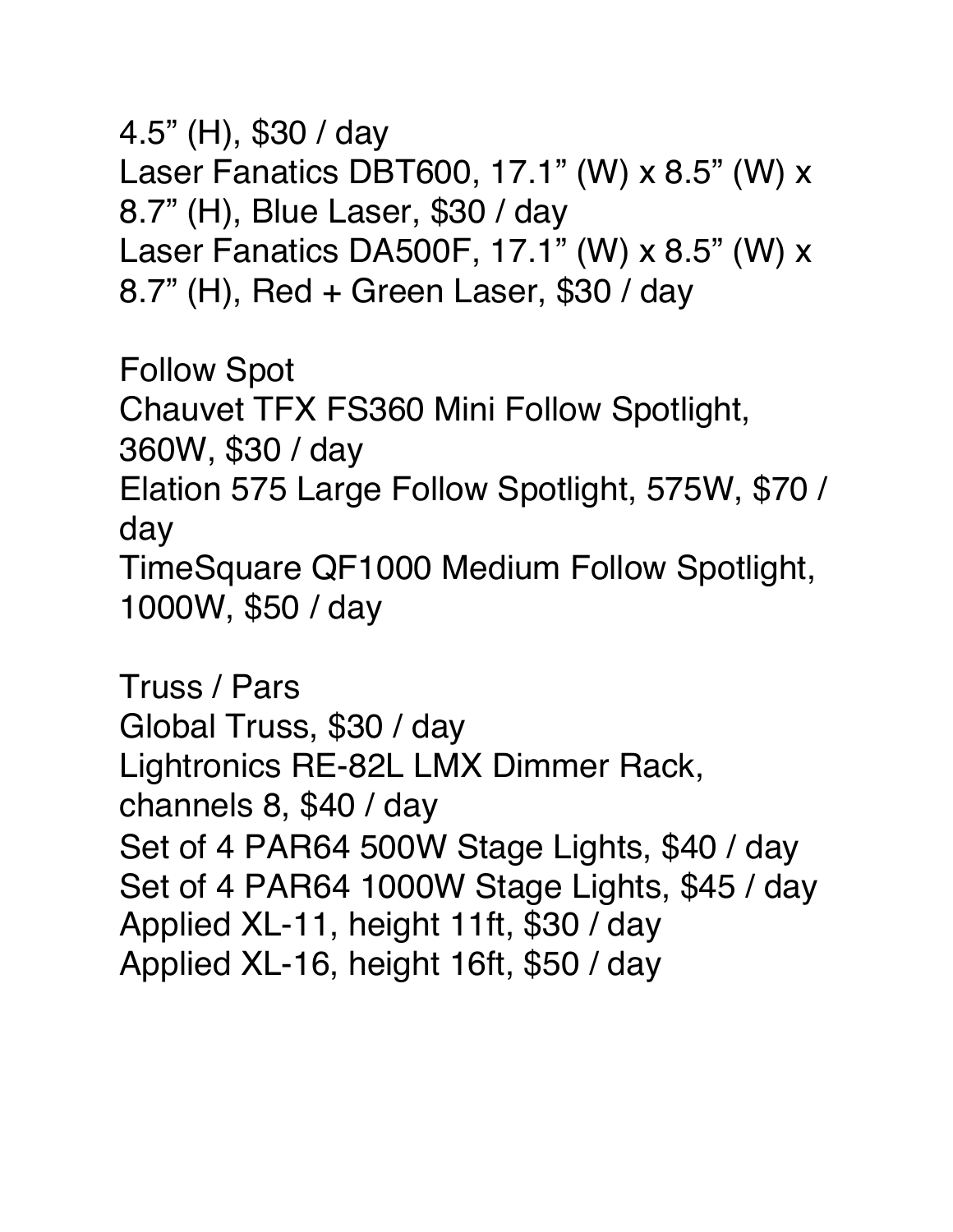### **Backline**

**Guitars** Fender American Stratocaster \$40 Fender American Telecaster \$50 Gibson Les Paul Standard \$60 Gibson SG electric \$40

BASS GUITAR Fender 4 string Jazz bass \$30 Fender 4 string Precision Bass \$50 Ukulele bass guitar \$25

ACOUSTIC GUITARS Ovation 12 string acoustic \$30 Ovation Glen Campbell acoustic 12 string \$60 Takamine 6 string acoustic \$40 Martin Jumbo J-40 acoustic guitar \$125 Martin 000C Nylon - 12 Fret \$125

Guitar Boat, \$30 / day

Stage Amps SWR Workingman 700, 700W, \$40 / day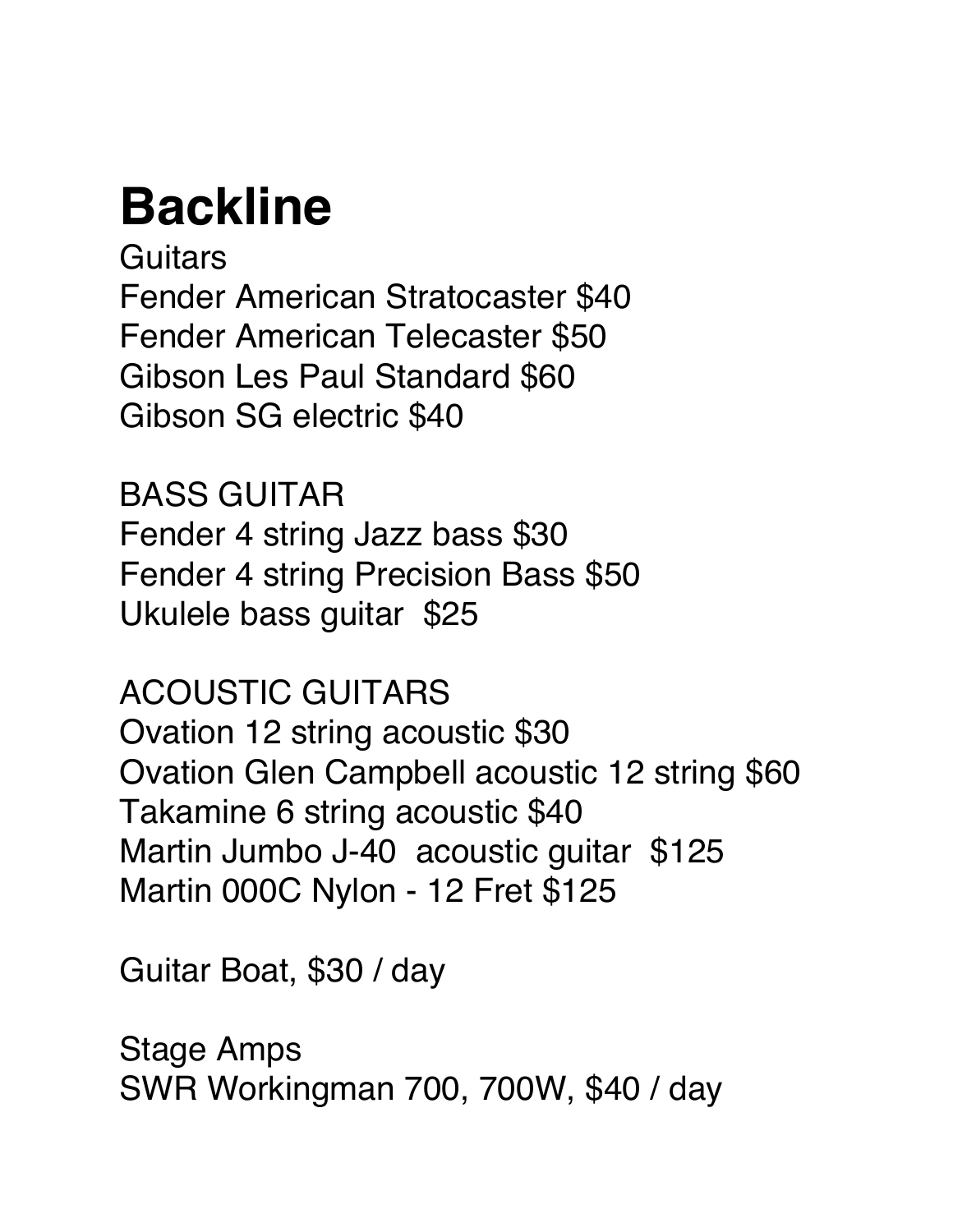Aguilar Tone Hammer 500, 500W, \$30 / day Vox AC30, 30W, \$50 / day Fender '65 Twin Reverb, 85W, \$70 / day Fender Hot Rod Deluxe, 22W, \$40 / day Fender Ultimate Chorus, 65W, \$30 / day Fender Hot Rod Deville 410, 60W, \$45 / day 70s Silverface Fender Twin Reverb, 85W, \$50 / day Hartke HA 3500, 350W, \$40 / day Roland KC 350, 120W, \$40 / day Roland JC 120, 120W, \$40 / day Roland KC-600 Keyboard Amplifier, 200W, 1 x 15", \$40 / day Ampeg SVT VR 350, 300W, \$40 / day Ampeg SVT 810E, 800W, \$40 / day Marshall JCM 900, 100W, \$70 / day Marshall JCM 2000, 100W, \$70 / day Marshall 1960A, 300W, 4 x 12", \$40 / day Gallien-Krueger MB410, 500W, 4 x 10", \$40 / day Gallien-Krueger Neo 410,1000W, 4 x 10", \$40 / day Gallien-Krueger Neo 115, 500W, 1 x 15", \$40 / day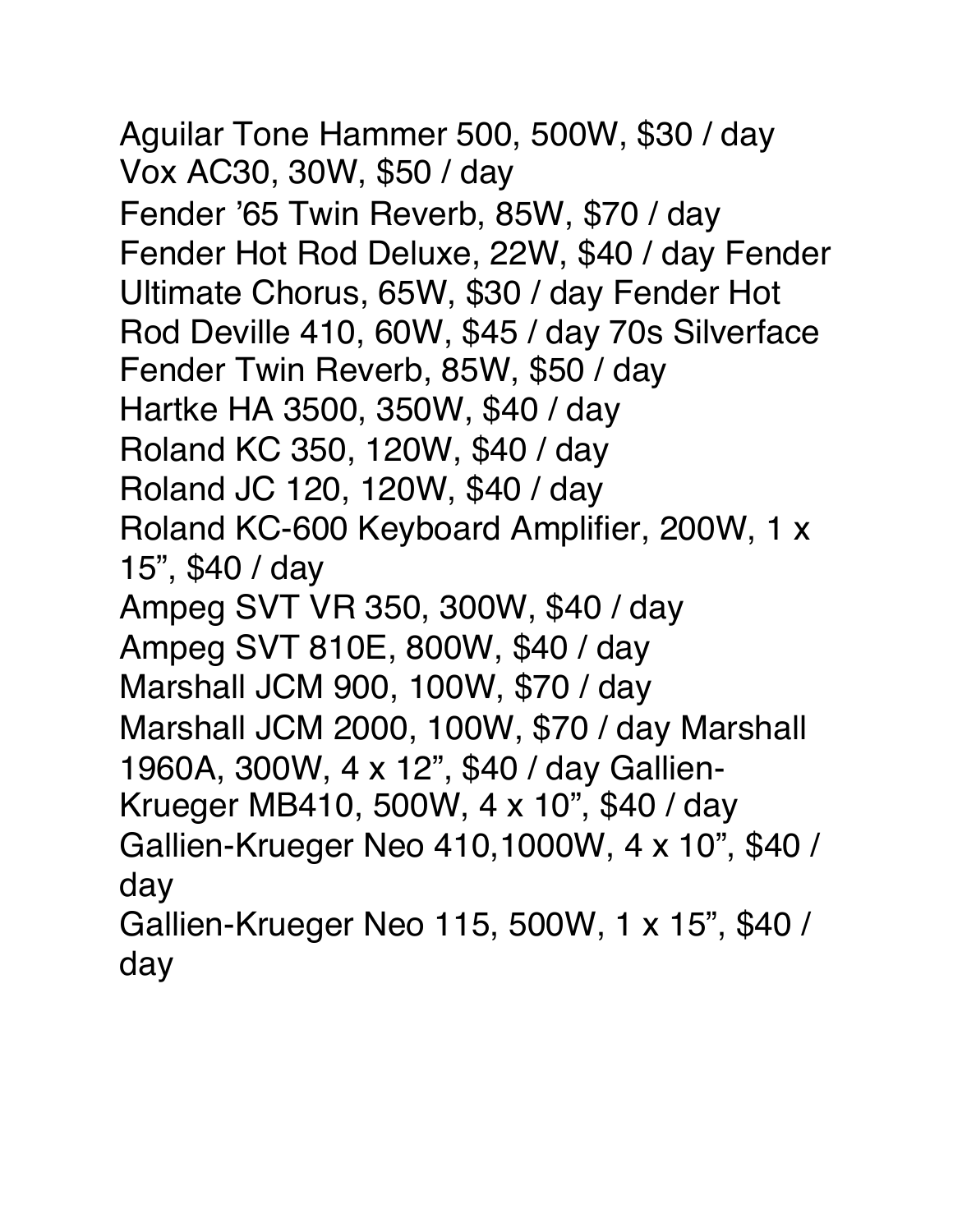Keyboards

Yamaha Motif XF7, 76 keys, \$150 / day Yamaha Motif ES8, 88 keys, \$125 / day Korg KronosX88, 88 keys, \$175 / day Korg Triton Le 61, 61 keys, \$50 / day Kurzweil PC88, 88 keys, \$100 / day Nord Stage 2 EX Compact Stage Keyboard, 76 keys, \$150 / day

Roland XP60, 60 keys, \$100 / day Roland SPD-SX Sampling Pad with Stand, \$50 / day

Yamaha FC7 Volume Control Foot Pedal, \$15 / day

Midicontroller M-Audio Keystation 49e \$30 / day Midicontroller M-AUDIO axiom pro 61 \$30 / day

Drums

Roland SPD-SX Sampling Pad, \$50 / day DW Collectors Series Drum set Oyster Glass, 22" kick, 8", 10", 12", 14", 16" toms, \$200 / day DW Collectors Series Drum Set, 22" kick, 24" kick, 10", 13", 14", 16" ,18" toms, \$200 / day Yamaha Maple Custom Absolute Drum Set 20" kick, 10", 12", 14", 16" toms, \$125 / day Pearl Master Studio Drum Set, 18" kick, 10",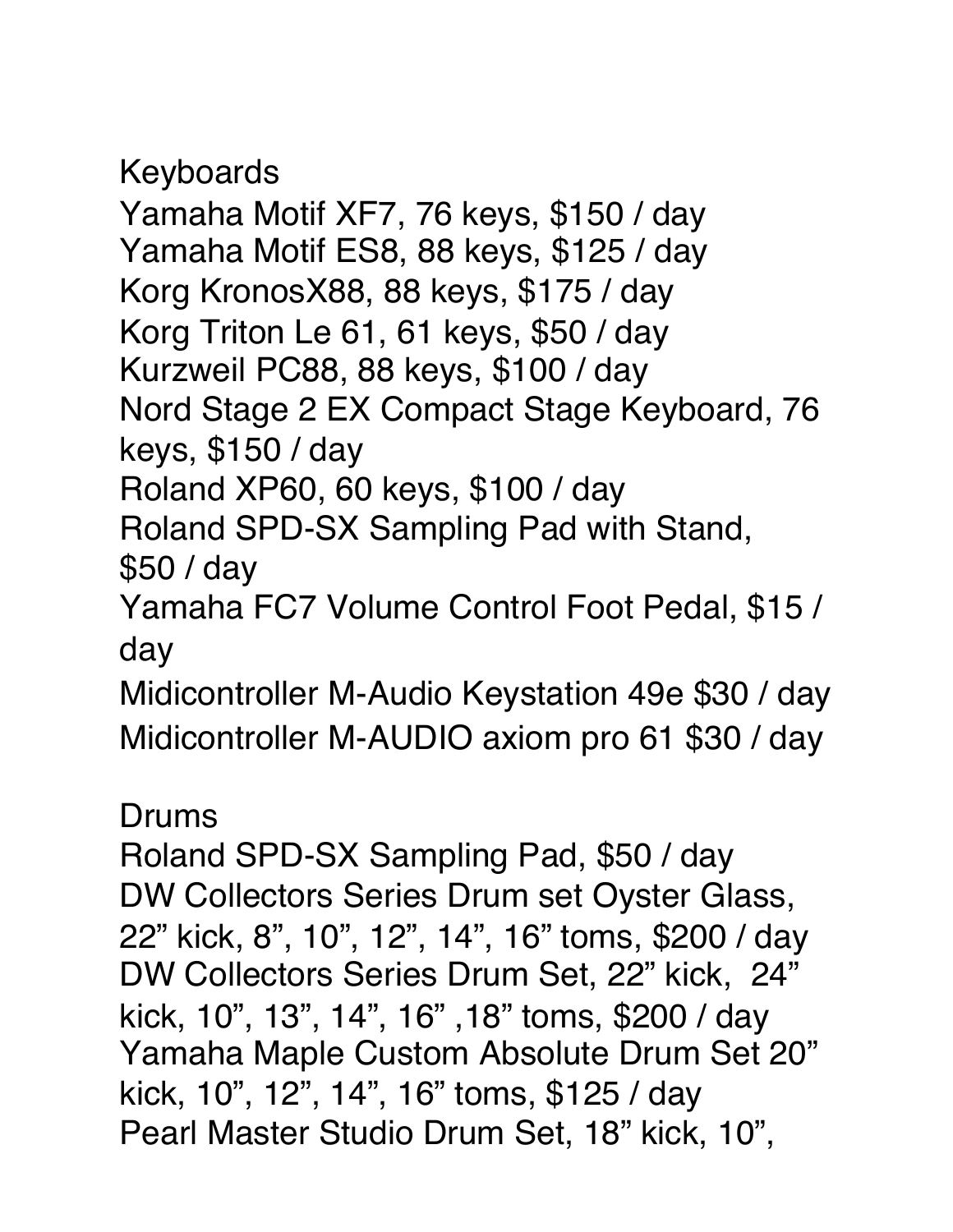12", and 14" toms, \$125 / day Snare Drums Pearl Masters Maple Drum Set, 22" kick, 8", 10", 12", 14", 16" toms, \$125 / day Pearl All Birch Drum Set, 22" kick, 8", 10", 12", 14", 16" toms, \$75 / day Tama Superstar Series Drum Set, 22" kick, 12", 13", 16" toms, \$75 / day

Hand Percussion LP Classic Series 2 Quinto & Conga, 11' Quinto, 12' Conga, \$40 / day LP Classic Series Tumbadora, Conga & Quinto, 11' Quinto, 11.5 Conga, Tumbadora 12", \$60 / day LP Caliente Timbalito, 10" & 12", \$25 / day LP Matador Timbale, 14" & 15", \$25 / day Remo & Ghana Djembe, \$25 / day Remo & Egyptian Doumbek \$20 / day LP Matador Bongos, 7" & 8.5", \$30 / day AA Cajon, \$10 / day

Additional:

Drum Shield, 5' x 5' Clear Acrylic, \$65 / day Snare Drums , Cymbals , Drum Pedals and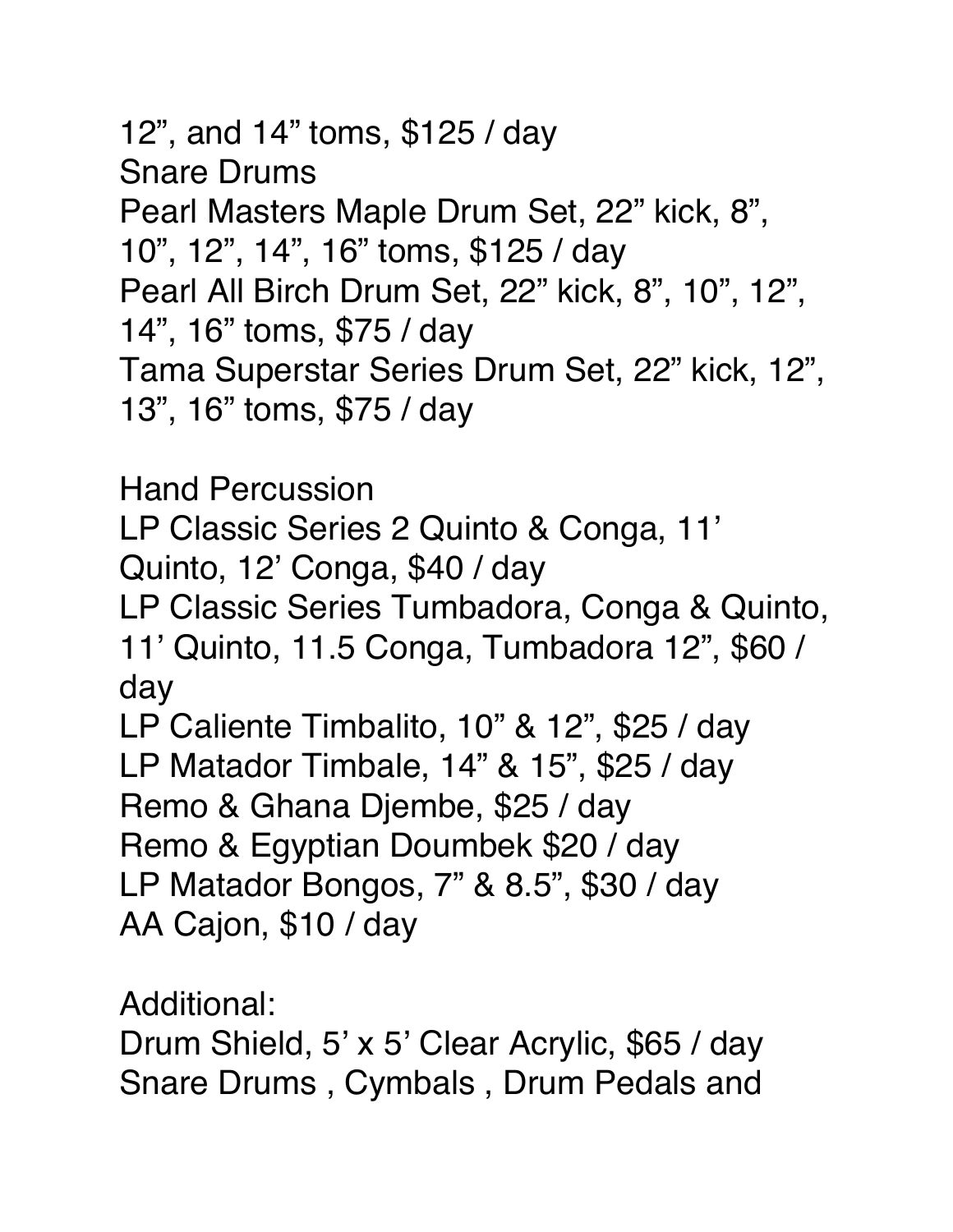Stands, included with drum set Percussion Toys, assorted, \$15 / day

### **Video**

Projectors / Screens / Cameras ViewSonic Pro8500, 5000 lumens, native res 1024 x 768, max res 1600 x 1200, \$140 / day ViewSonic PG800HD, 5000 lumen, native res 1920 x 1080, \$150 / day Panasonic PT-EX800ZU, 7500 lumens, native res XGA- 1024 x 768, supported res VGA- 640 x 480, \$180 / day Panasonic ET-ELW21, focal length 13.05mm, f/ stop 2.0, throw ratio 0.8:1, \$50 / day Kramer, \$150 / day TVONE, \$100 / day Optoma DX607, 3000 lumens, native res 1024 x 768, max res 1600 x 1200, \$50 / day

Screens 20' x 10' screen material \$30 / day Da-lite rear and front projection screen, 12' x 9',